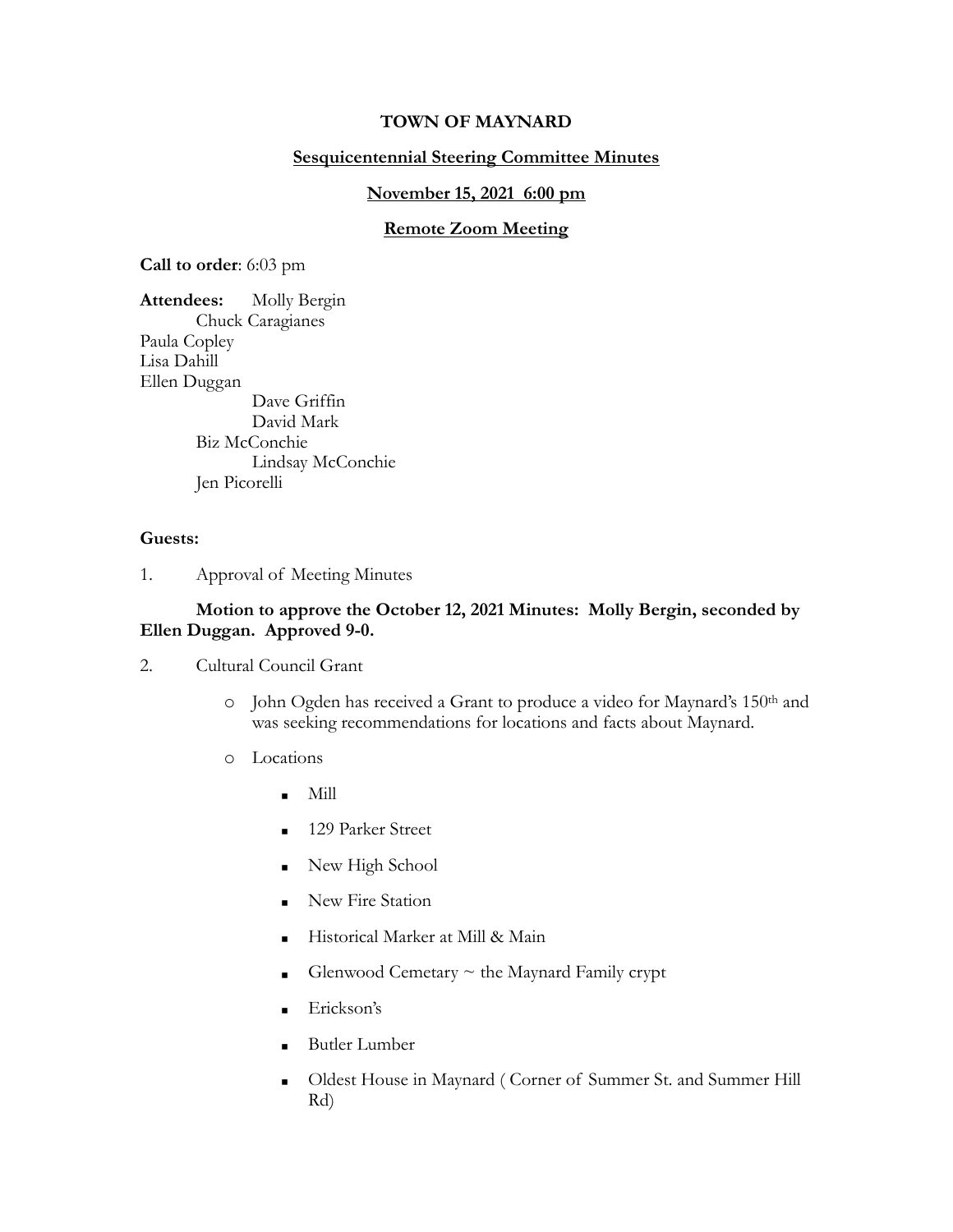- o History of Maynard
	- **Exercise** History of the Mill
	- Oldest Business in Maynard
	- Oldest Original School House in contrast to High School
- 3. Holiday Concert
	- o Date: December 19, 2021
	- o Working out logistics to have high school band perform the commissioned piece before the Maynard Community Band begins concert.
	- o Need to determine when to close up the Time Capsule:
		- Beginning of Concert?
		- End of Intermission?
	- o Do we want to provide food trays for the end of the Concert?
- 4. Remaining Funds
	- o Need to determine what to do if there is a surplus of funds.
	- o Lindsay will reach out to Greg Johnson and Lauri Plourde.
- 5. Time Capsule
	- o Assabet Valley Regional High School will re-engrave the side of the current Time Capsule.
	- o Drop off items to include in the Capsule to Lindsay by December 1.
	- o See suggested list on Agenda for the November 15th meeting.
- 6. Kenny Book
	- o Donations should be made to:
		- Will Doyle
		- Maynard Historical Commission
		- All School Libraries
		- Maynard Public Library
		- CEO of Greenstar Herbals
- 7. Capital Group 150th Bridge Plaque Dedication